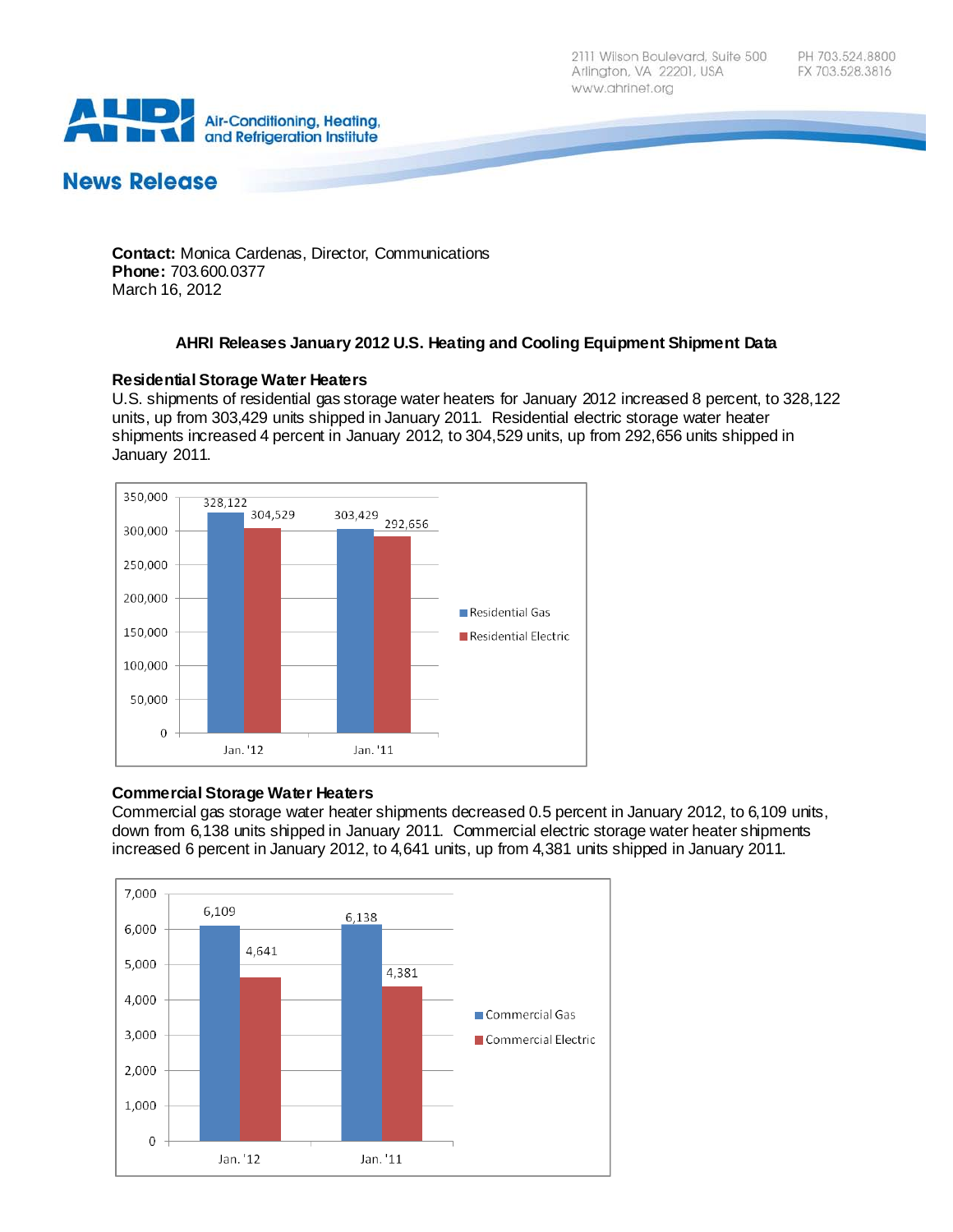#### **Warm Air Furnaces**

U.S. shipments of gas warm air furnaces for January 2012 decreased 32 percent, to 130,598 units, down from 190,798 units shipped in January 2011. Oil warm air furnace shipments decreased 44 percent, to 2,917 units in January 2012, down from 5,237 units shipped in January 2011.



## **Central Air Conditioners and Air-Source Heat Pumps**

U.S. shipments of central air conditioners and air-source heat pumps totaled 256,686 units in January 2012, down 22 percent from 327,077 units shipped in January 2011. U.S. shipments of central air conditioners decreased 22 percent, to 154,367 units, down from 198,613 units shipped in January 2011. U.S. shipments of air-source heat pumps decreased 20 percent, to 102,319 units, down from 128,464 units shipped in January 2011.